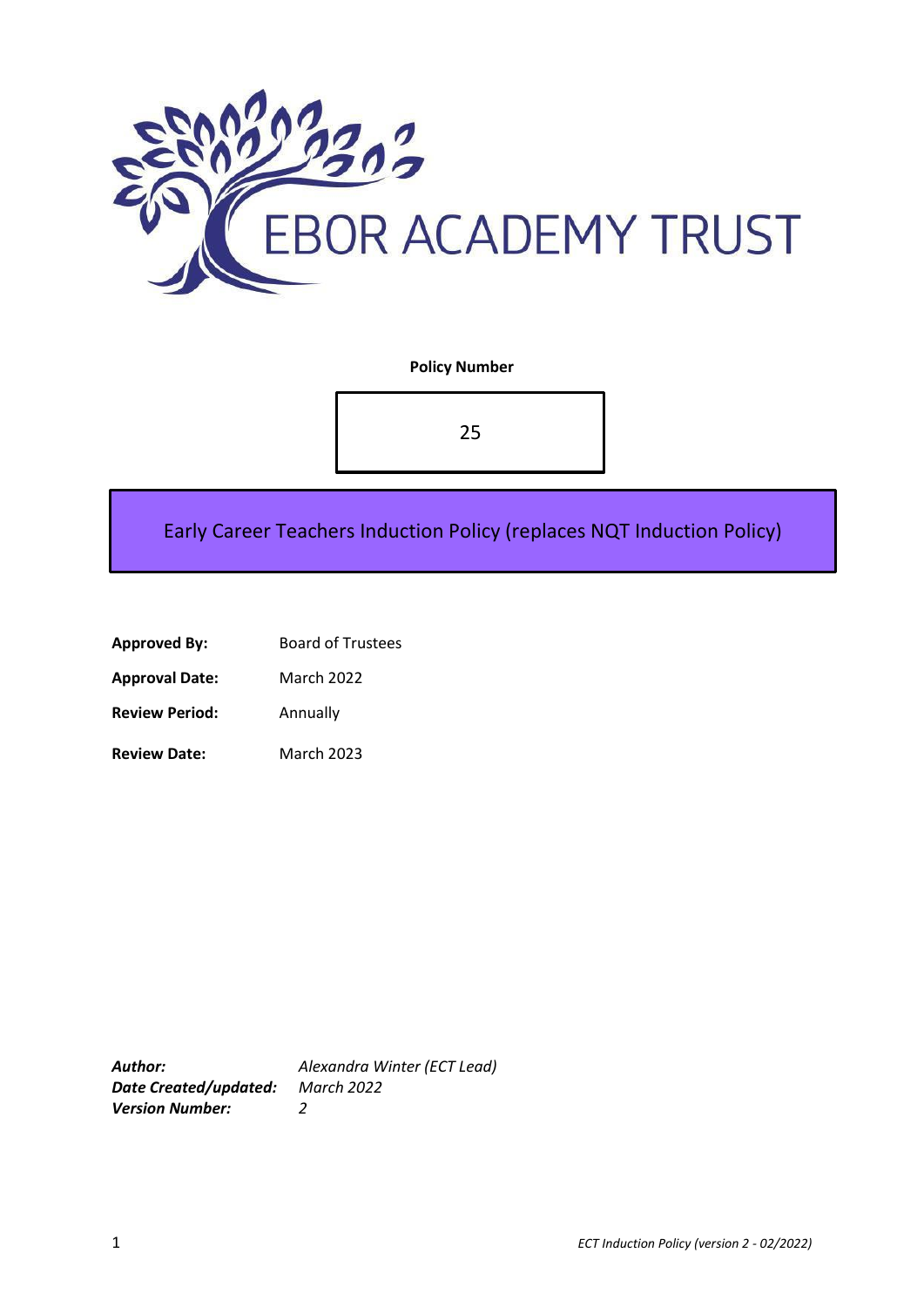#### **Contents:**

| <b>Section</b><br><b>Number</b> | Title                                  | Page |
|---------------------------------|----------------------------------------|------|
| 1                               | <b>INTRODUCTION</b>                    | 3    |
| $\mathcal{P}$                   | <b>LEGAL FRAMEWORK</b>                 | 3    |
| 3                               | ROLES AND RESPONSIBILITIES             | 3    |
| 4                               | STATUTORY INDUCTION                    | 6    |
| 5                               | <b>SUITABLE POSTS</b>                  | 7    |
| 6                               | MONITORING, SUPPORT AND ASSESSMENT     | 7    |
| 7                               | <b>COMPLETING THE INDUCTION PERIOD</b> | 8    |
| 8                               | RECORD KEEPING                         | 8    |
| 9                               | <b>CONFIDENTIALITY</b>                 | 9    |
| 10                              | SPECIAL CIRCUMSTANCES                  | 9    |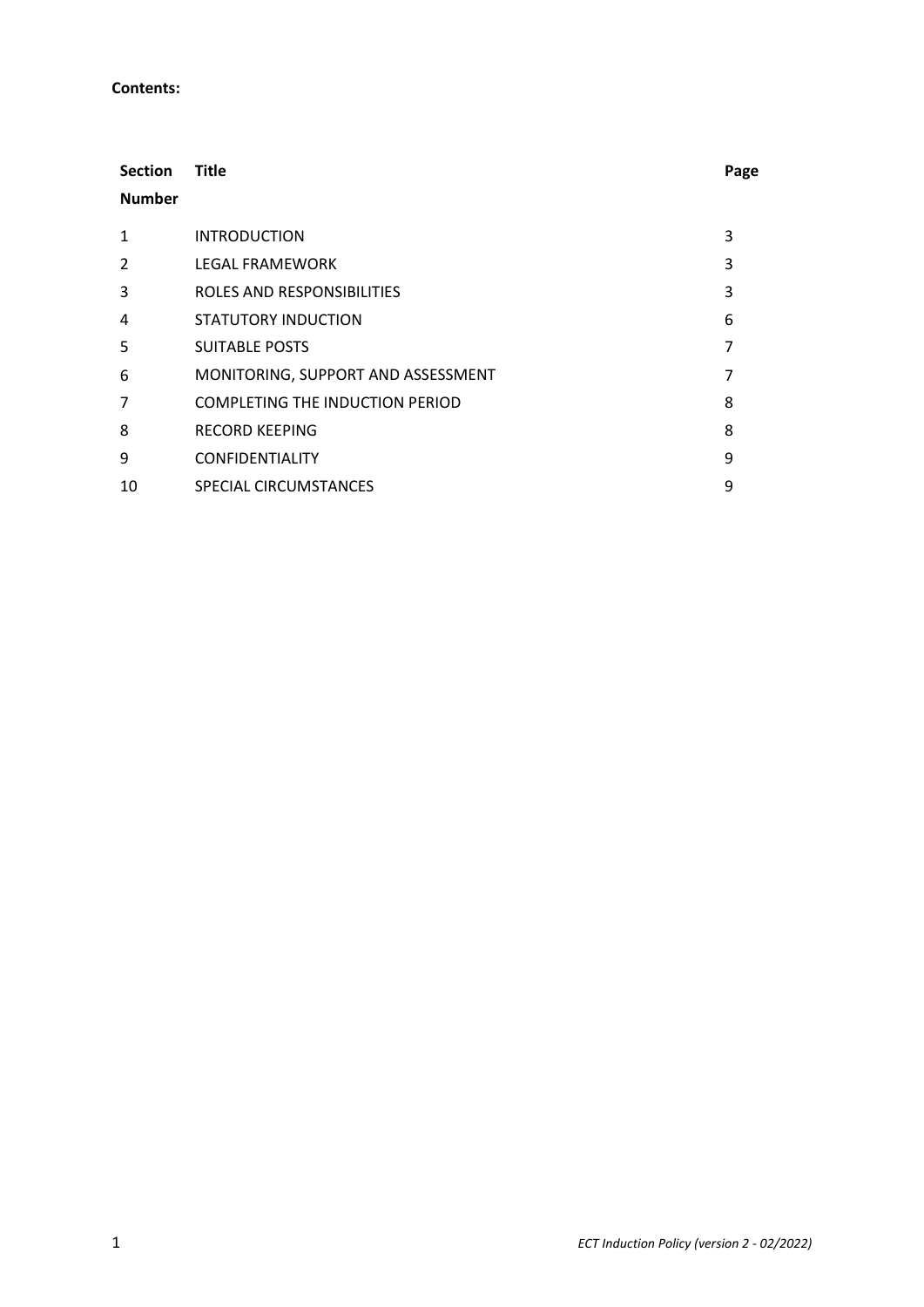# **1. INTRODUCTION**

At Ebor Academy Trust, we recognise that the successful appointment and induction of an Early Career Teacher (ECT) strongly contributes to both the development of the Trust, school and the ECT. ECTs bring new ideas and fresh approaches to teaching. In turn, the Trust endeavours to develop and nurture a promising career.

The induction period for an ECT will:

- a. Enable an ECT to build upon existing knowledge, skills and understanding.
- b. Assist an ECT in becoming a full member of the teaching profession and provide a foundation for CPD.
- c. Enable an ECT to meet identified goals and complete their induction period to the required standard.
- d. Be systematic, fair and rigorous in the assessment of an ECT's professional practice.
- e. Provide support to ECTs failing to make satisfactory progress.

This policy has been established to ensure the requirements listed above are met, all parties benefit from arrangements and that all staff members know their roles, responsibilities and expected practice.

### **2. LEGAL FRAMEWORK**

- a. This policy has due regard to legislation and DfE guidance, including, but not limited to, the following:
	- i. DfE (2018) 'Induction for newly qualified teachers (England)'
	- ii. DfE (2011) Teachers' standards
	- iii. Education Act 2002
	- iv. Education (Induction Arrangements for School Teachers) (England) Regulations 2012
- b. This policy makes reference to the following school policies:
	- i. Ebor Academy Trust Complaints Policy
	- ii. Ebor Academy Trust GDPR Information

# **3. ROLES AND RESPONSIBILITIES**

- a. ECTs are responsible for:
	- i. Providing evidence that they have QTS and are eligible to start their inductions.
	- ii. Meeting with their induction tutor to agree on priorities for their programme and review these at regular intervals.
	- iii. Discussing and agreeing on their reduced timetable allowance with their induction tutor.
	- iv. Participating in the agreed monitoring and development programmes which includes engagement in the Early Career Framework.
	- v. Providing evidence of their progress against the required standards.
	- vi. Raising any concerns that they have with their induction tutor.
	- vii. Consulting the academy ECT lead if there are difficulties or concerns with the induction tutor/school.
	- viii. Consulting the appropriate body if there are difficulties with resolving issues with the tutor/school.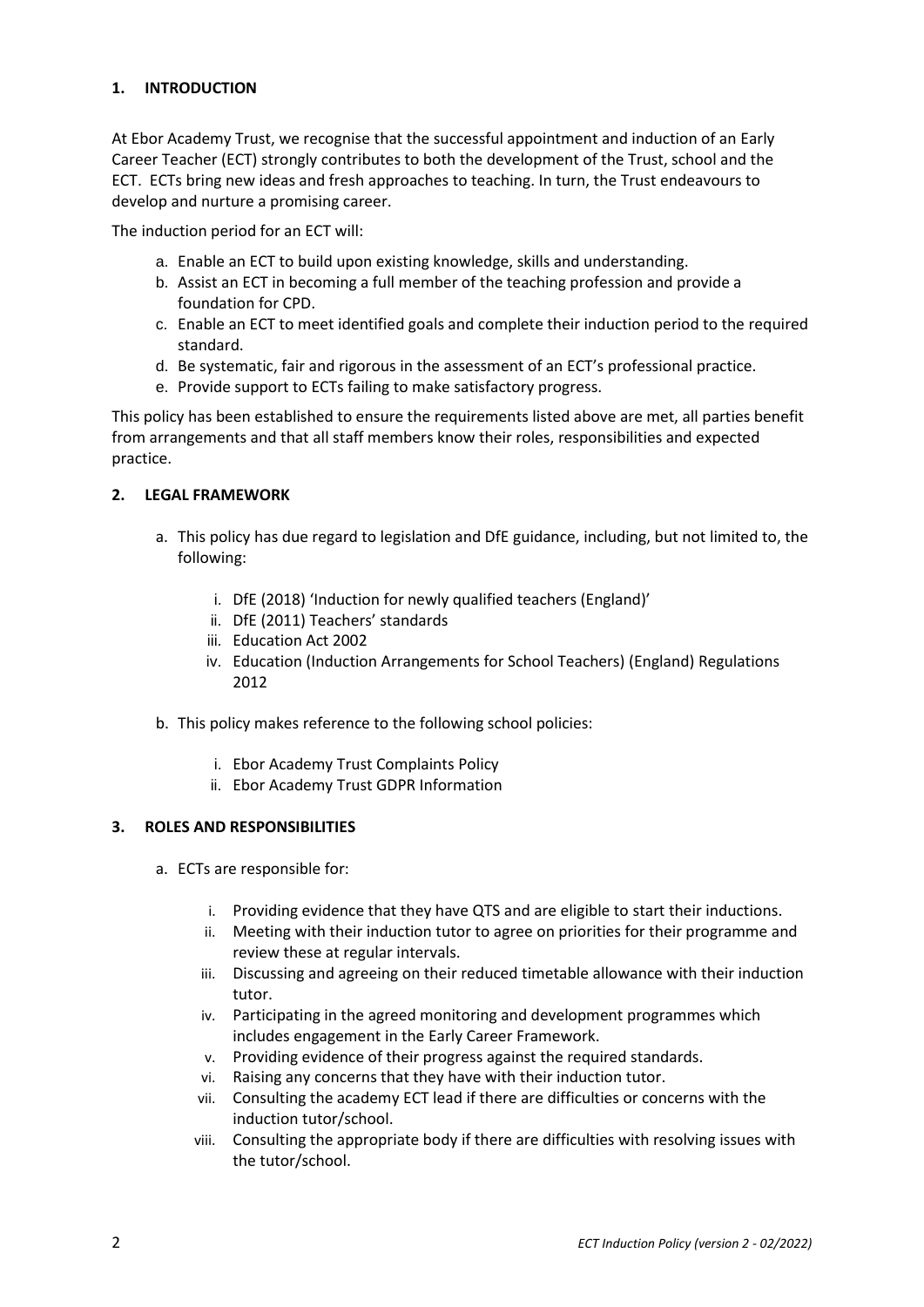- ix. Participating in the scheduled classroom observations, progress reviews and formal assessment meetings.
- x. Agreeing on the start and end dates of the induction period, including any absences, with their induction tutor.
- xi. Retaining copies of all assessment forms.
- xii. Participating in weekly statutory self study materials linked to the ECF.
- xiii. Engaging in the ECF using the Trust's chosen provider.
- b. The headteacher is responsible for:
	- i. Ensuring that the ECT is provided with the Safeguarding and Child Protection Policy, Behaviour Policy, Code of Conduct, and Keeping Children Safe in Education: Part one.
	- ii. Ensuring the ECT knows the identity and role of the DSL and any deputies.
	- iii. Ensuring that the ECT knows the school's response to children who go missing from education.
	- iv. Ensuring that the ECT has been awarded QTS.
	- v. Clarifying whether the ECT needs to serve an induction period or is exempt from it.
	- vi. Ensuring that a teacher who does not satisfactorily complete an induction period is eligible to carry out short-term supply work.
	- vii. Meeting the requirements of a suitable post for induction.
	- viii. Making sure that the induction tutor has received suitable training and has the time to carry out the role effectively.
		- ix. Ensuring that the progress of the ECT is reviewed regularly via termly assessments, observations and feedback of their teaching.
		- x. Making sure that completed reports are sent to the academy ECT lead for review.
		- xi. Retaining accurate records of employment that will count towards the induction period.
	- xii. Making a recommendation to the appropriate body on whether the ECT's performance is satisfactory or requires an extension.
	- xiii. Participating in the appropriate body's quality assurance process.
	- xiv. In addition, there may be circumstances when the following should be undertaken:
	- xv. Obtaining interim assessments from the ECT's previous post.
	- xvi. Alerting the appropriate body when an ECT may not be completing induction satisfactorily.
	- xvii. Ensuring that an ECT who may not be performing against relevant standards is observed by a third-party.
	- xviii. Notifying the appropriate body if an ECT is absent for a total of 30 days or more.
	- xix. Discussing with the appropriate body in exceptional cases where it may be appropriate to reduce the length of the ECT's induction period, e.g. where it is deemed the induction period has been satisfactorily completed.
	- xx. Providing interim assessment reports for staff moving in between formal assessment periods.
	- xxi. Informing the appropriate body when an ECT serving induction leaves the school.
- c. Induction tutors are responsible for:
	- i. Coordinating, guiding and supporting the ECT's professional development.
	- ii. Reviewing ECTs' progress regularly during the induction period.
	- iii. Undertaking four formal progress reviews and two formal assessments throughout the induction period.
	- iv. Coordinating input from other staff if required.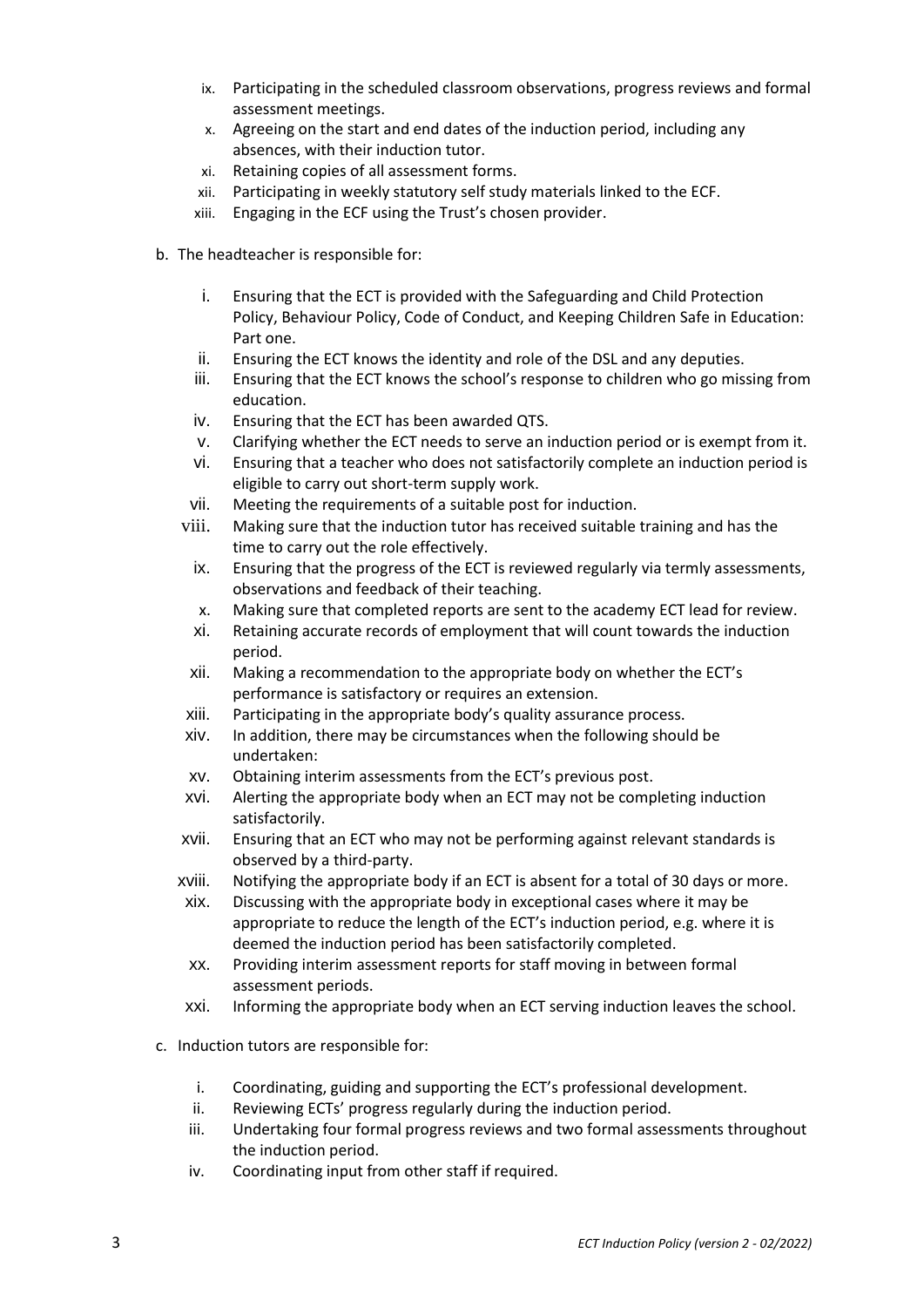- v. Informing the ECT of the judgements to be recorded in the progress reviews and formal assessment record and inviting the ECT to give their comments.
- vi. Observing the teaching of the ECT and providing feedback.
- vii. Letting ECTs know that they may raise concerns about their induction programme and personal progress both inside and outside the school.
- viii. Taking appropriate action if an ECT is facing difficulties.
- d. Mentors are responsible for:
	- 1. Facilitating weekly instructional coaching sessions.
	- 2. Accessing weekly study content if needed.
	- 3. Carrying out weekly observations of the ECT and providing feedback.
	- 4. Supporting the ECT to access the ECF content.
	- 5. Upload records of the weekly sessions on the Trust's chosen online platform.
- d. ECT leads are responsible for:
	- I. Agreeing with the ECT on which body will act as the appropriate body, in advance of the ECT starting the induction programme.
	- II. Informing the appropriate body of when an ECT is taking up a post in which they will be undertaking induction.
	- III. Ensuring that a personalised induction programme is in place.
	- IV. Making sure that completed reports are sent to the appropriate body for review.
	- V. Providing training for induction tutors.
	- VI. Informing the appropriate body if an ECT is facing difficulties.
	- VII. Conducting quality assurance observations of an ECT.
	- VIII. Making contact with the ECT and induction tutor.
- e. Appropriate bodies have a quality assurance role and are responsible for:
	- i. Ensuring the headteacher is aware of their responsibilities and are capable of meeting these responsibilities regarding monitoring support and assessment. This includes making sure that each ECT receives a personalised induction programme, designated tutor support and a reduced timetable.
	- ii. Ensuring procedures in place with regard to support, monitoring, assessment and guidance are fair and appropriate.
	- iii. Consulting with the headteacher on the nature and extent of the quality assurance procedures in the school.
	- iv. Taking action to address areas that require further development/support, where an ECT is facing difficulties.
	- v. Contacting a school when the school's responsibilities are not fulfilled.
	- vi. Ensuring that the headteacher has confirmed that the award of QTS has been made.
	- vii. Ensuring the school is providing a reduced timetable in addition to planning, preparation and assessment (PPA) time.
	- viii. Ensuring ECTs are provided with a named contact within the appropriate body to raise concerns if they have any.
	- ix. Ensuring FE institutions are supported in finding schools for ECTs so that they may spend their mandatory 10 days teaching pupils of compulsory school age.
	- x. Ensuring records and assessment reports of ECTs are maintained.
	- xi. Ensuring an agreement is reached with the headteacher and the ECT to determine where a reduced induction period may be appropriate.
	- xii. Ensuring a final decision is made on whether the ECT's performance is satisfactory against the relevant standard.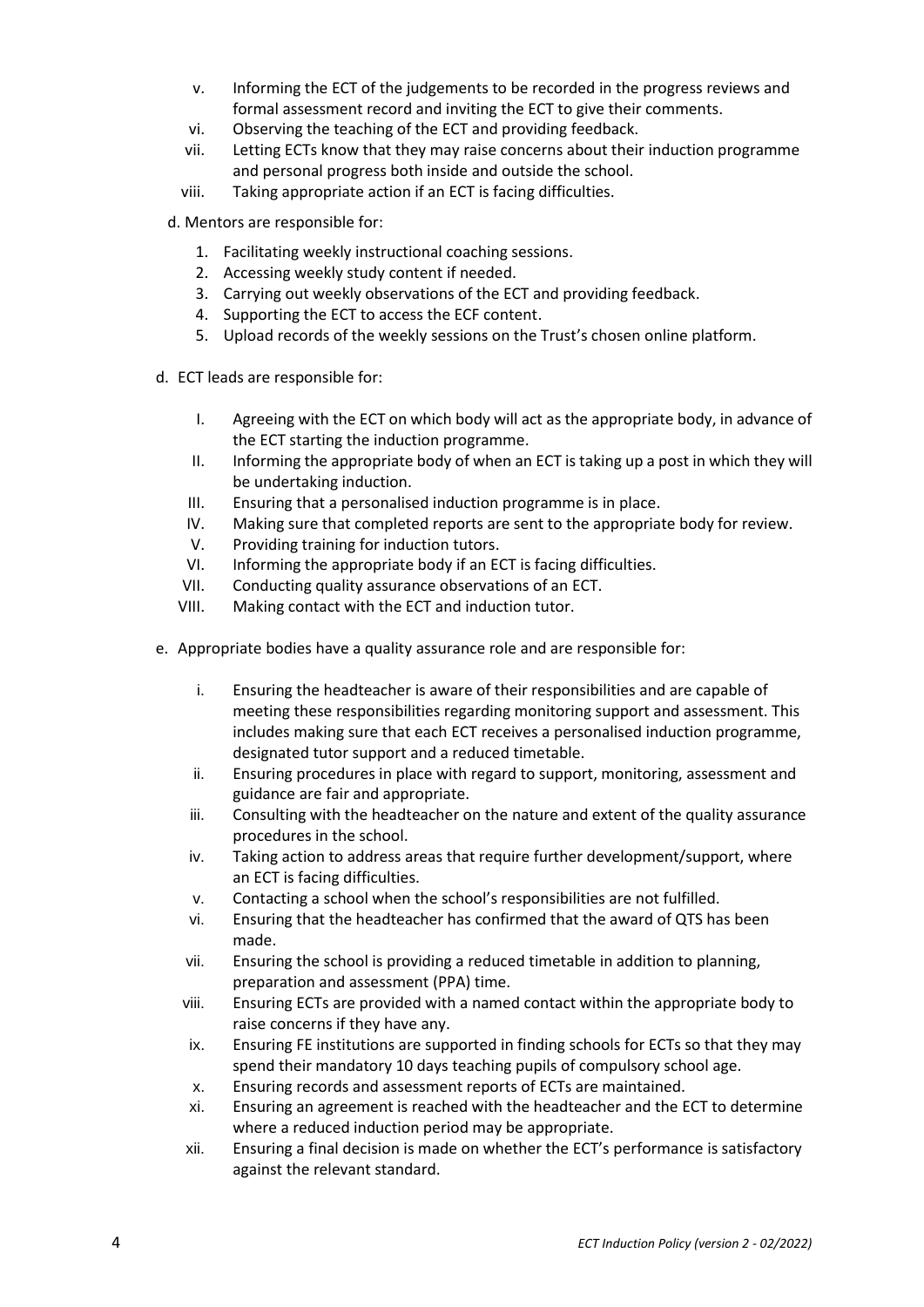- xiii. Ensuring they provide the Teaching Regulation Agency (TRA) with information about ECTs who have started, completed, require an extension, or left partway through an induction period.
- xiv. Ensuring they respond to requests from schools and colleges for support and guidance with regard to the ECT's induction programmes.
- xv. Responding to requests for assistance and advice with training for induction tutors.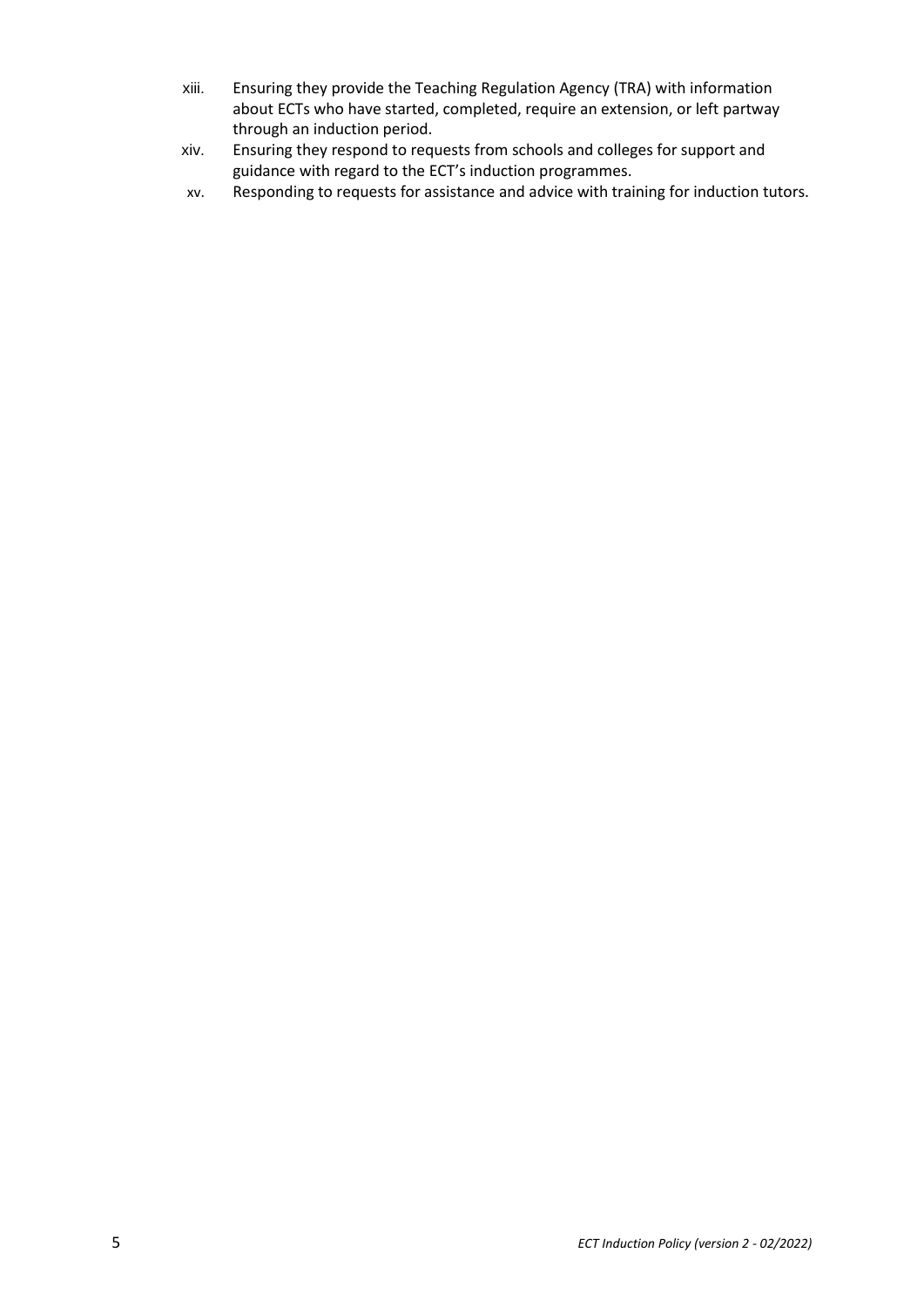## **4. STATUTORY INDUCTION**

- a. The statutory induction of an ECT is the bridge between Initial Teacher Training (ITT) and a career in teaching. The school will support the ECT in demonstrating that their performance against relevant standards is satisfactory and equip them with the tools to be a successful teacher.
- b. The [Teachers' Standards](https://www.gov.uk/government/publications/teachers-standards) will be used to assess an ECT's performance at the end of their induction period.
- c. The school will consider the standards against what can reasonably be expected of an ECT.
- d. All judgements will reflect the expectation that the ECT has effectively consolidated their ITT and demonstrated their ability to meet the relevant standards consistently over a sustained period.
- e. A qualified teacher will not be employed as a teacher by the school unless they have satisfactorily completed their induction period, or if they meet any of the exemptions listed in Annex A.
- f. Before an ECT undertakes an induction, they must have QTS status.
- g. Teachers who completed their ITT between 1 May 2000 and 30 April 2001 are also required to pass the numeracy skills test before completing an induction.
- h. Short-term supply teaching of less than one term will not count towards an ECT's induction as the time frame is too short to enable them to demonstrate performance against relevant standards.
- i. If a supply term is extended, the school will not backdate the induction, but will begin the induction upon extension.
- j. ECTs serving induction on a part-time basis are required to serve the full-time equivalent of two full academic years. However, where the ECT is in the same school for the period of two years (working part time) and they are demonstrating that they are consistently meeting the teacher standards it may be agreed with the appropriate body that the induction period has been met.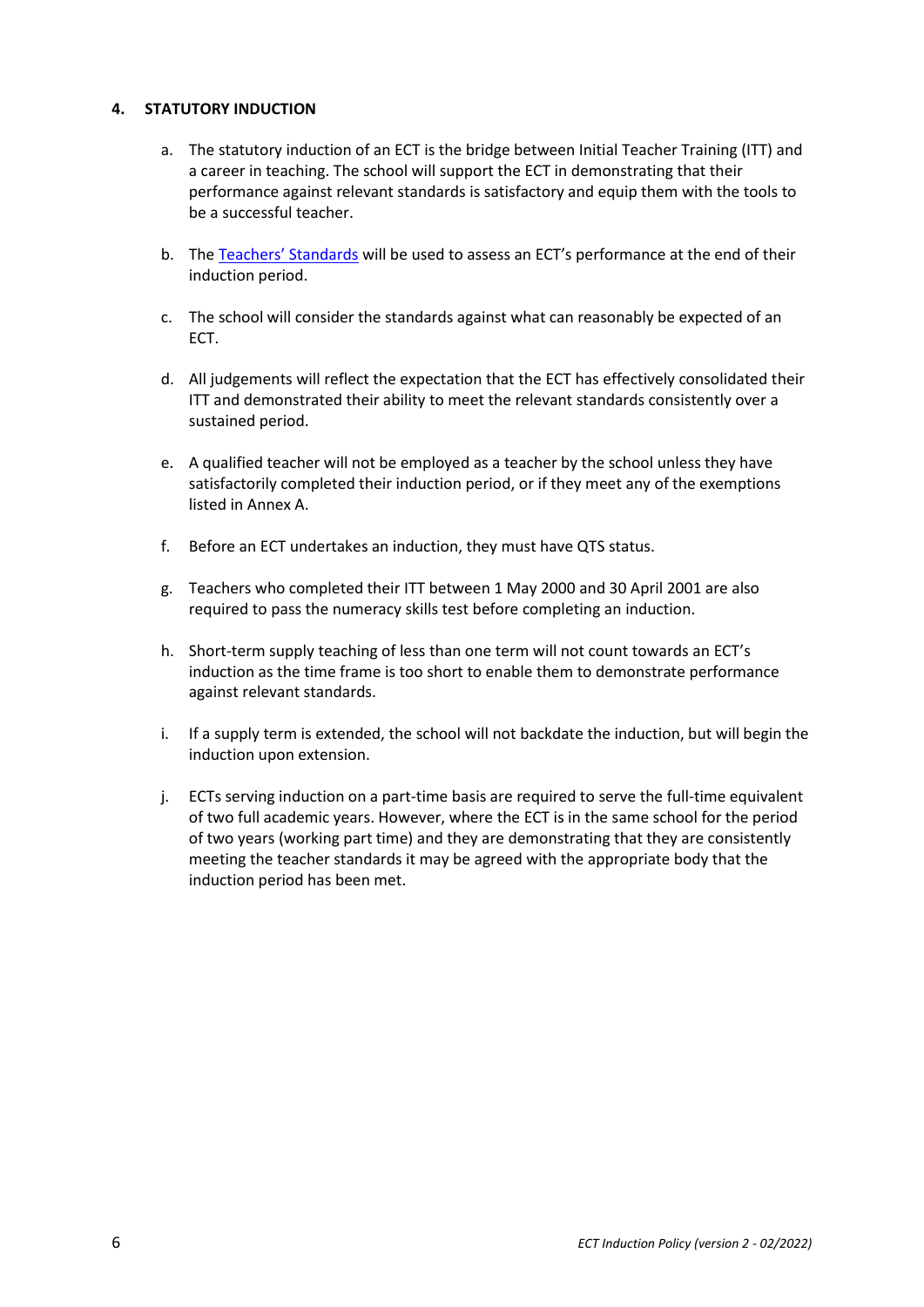## **5. SUITABLE POSTS**

- a. The headteacher will determine the suitability of posts for induction, guided by the following considerations. The post will:
	- i. Have an appropriate body to hold the ECT's performance to the relevant standards and quality-assure the process.
	- ii. Provide the ECT with the tasks, experience and support needed.
	- iii. Ensure the appointment of an induction tutor with QTS.
	- iv. Provide the ECT with a reduced timetable to enable them to undertake learning activities (no more than 90 percent of the timetable (in year 1) and 95% of the timetable (in year 2) of the school's existing teachers on the main pay range, in addition to the timetable reduction in respect of PPA time).
	- v. Not make unreasonable demands upon the ECT.
	- vi. Not present, on a day-to-day basis, the ECT with unreasonably demanding discipline problems.
	- vii. Involve the ECT regularly teaching the same class(es).
	- viii. Involve planning, teaching and assessment processes similar to those in which other teachers working in similar posts are engaged.
	- ix. Not involve non-teaching responsibilities without the provision of appropriate preparation and support.
- b. Once an ECT has been appointed to a suitable post, the headteacher will notify the TRA in advance of the ECT taking up the post.
- c. Upon registration, the ECT will be provided with a named contact to which they may raise any concerns about the induction programme.

### **6. MONITORING, SUPPORT AND ASSESSMENT**

- a. A suitable monitoring and support programme will be put in place for the ECT, personalised to meet their CPD needs.
- b. ECTs will be provided with an induction tutor and mentor (this could be the same person) who will provide day-to-day monitoring and support, and coordination of assessment.
- c. Opportunities will be created for ECTs to gain experience and expertise in selfevaluation.
- d. The criteria used for formal assessments will be shared between the ECT, induction tutor and the headteacher and agreed in advance.
- e. Formative assessment (e.g. lesson observation, target setting, pupil progress) and summative assessment (termly induction reports) will be used when assessing ECTs.
- f. Half Termly observations of ECTs lessons will be conducted, alongside a follow-up discussion with their induction tutor.
- g. Weekly observations (no longer than 15 minutes) will take place by the ECT's mentor which will be directly related to their instructional coaching session and link to the ECF
- h. All ECTs will be provided with the opportunity to undertake regular observations of experienced teachers.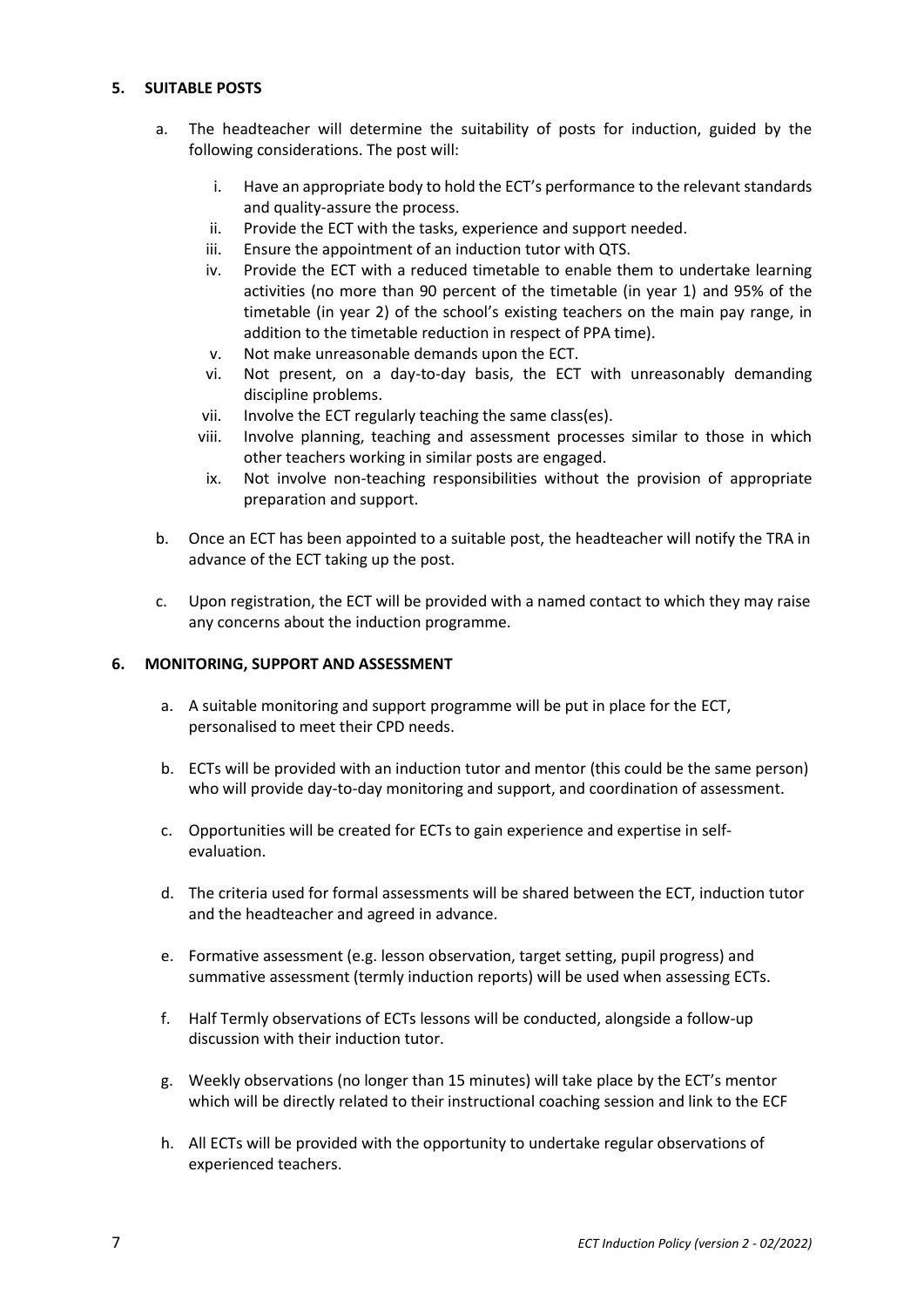- i. All teachers who have a part in the ECT's development will be responsible for assessing the ECT, so to gain a reliable overall view.
- j. Termly progress review and formal assessments will give details of:
	- i. Areas of strength.
	- ii. Areas requiring development.
	- iii. Evidence used to inform judgement.
	- iv. Targets for coming term (i.e. 'smart' targets).
	- v. Support to be provided by the school.

### **7. COMPLETING THE INDUCTION PERIOD**

- a. ECTs will have completed their induction period when they have served:
	- i. The full-time equivalent of two standard school years (usually six terms); or
	- ii. A reduced period as agreed with the headteacher and the TRA, based on previous teaching experience; or
	- iii. An extended period as a result of absences occurring during the period; or
	- iv. An extension following a decision by the appropriate body or the appeals body.
- b. The appropriate body will make the final decision as to whether or not an ECT's performance against the relevant standards has been satisfactory, taking into account the recommendations of the headteacher.
- c. The appropriate body will make a decision within 20 working days of receiving the headteacher's recommendation. They will then send written notification within three working days of reaching the decision to the ECT and the headteacher.
- d. If the decision is taken to extend the period of induction, the ECT will be informed of their right to appeal against this decision and provided with the name and address of the TRA. Any appeal will be notified within 20 working days or the appeal will be deemed to have expired.
- e. Failure to complete the induction period will mean an ECT is no longer eligible to be employed as a teacher in a maintained school.
- f. Where an ECT fails induction and gives notice that they do not intend to exercise their right to appeal, or when the time limit for an appeal expires, the school will dismiss the ECT within 10 working days.
- g. If the appeal is heard but not upheld, the school will dismiss the ECT within 10 days of receiving the outcome of the hearing.
- h. The ECT's name will then be held on the list of persons who have failed to satisfactorily complete an induction period by the TRA.

### **8. RECORD KEEPING**

- a. Records will be kept in accordance with Ebor Academy Trust's GDPR *Procedures.*
- b. Assessment forms will be signed by the headteacher and submitted, via the ECT lead, to the appropriate body in a timely manner.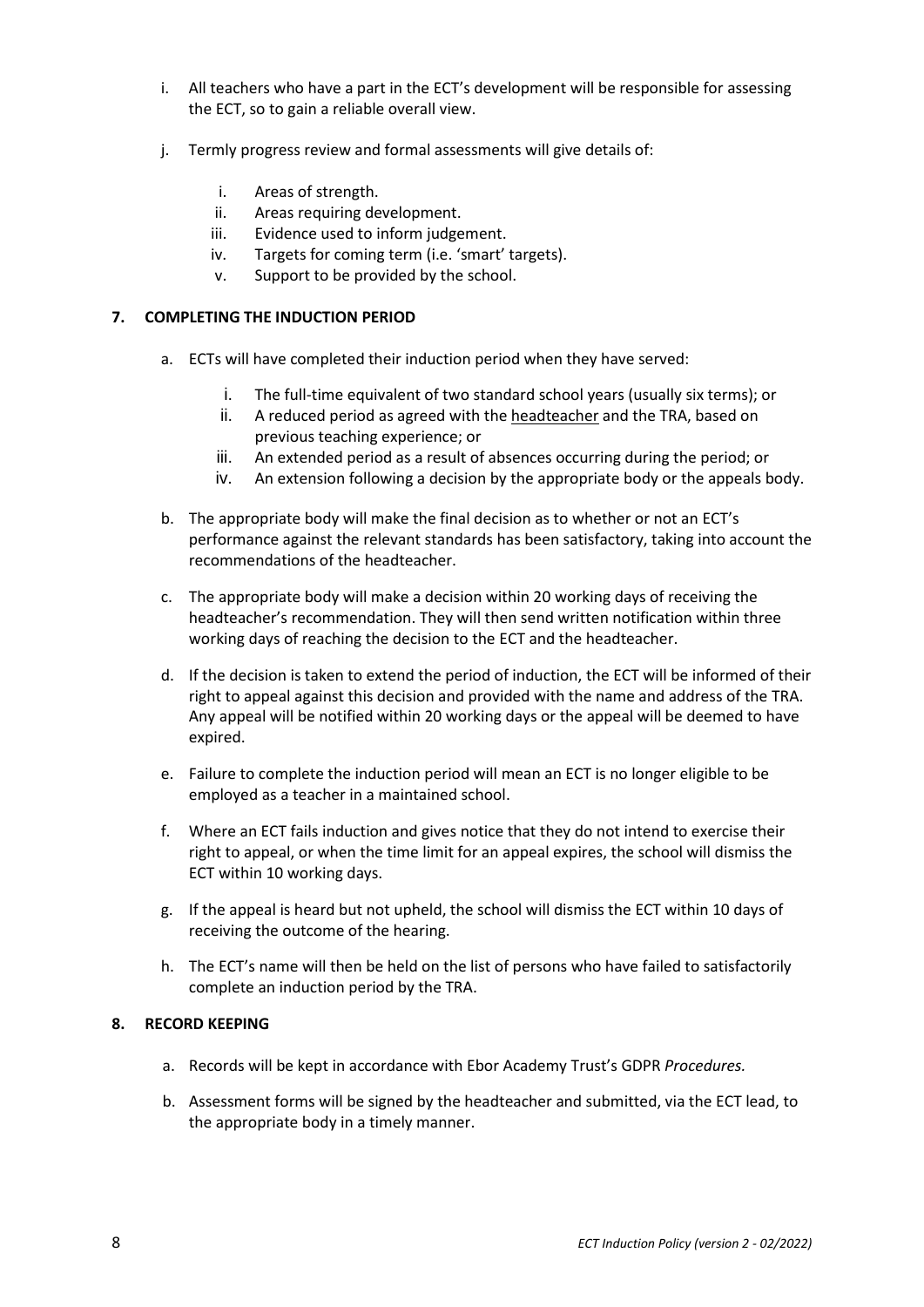- c. Assessment forms will be completed at the end of each formal assessment period, stating the date an ECT's employment began, how much of the period has been completed, and any changes in work patterns and absences.
- d. The TRA keeps records of all submitted appeals and will be contacted as needed.
- e. Assessment reports will be retained for six years, as recommended by the DfE.
- f. ECTs will be advised by the school to retain their original copies of assessment reports.

### **9. CONFIDENTIALITY**

- a. The induction process and assessments will not be shared with others involved in the process and will be treated as confidential.
- b. All ECTs will be made aware of who has been granted access to their assessments.

## **10. SPECIAL CIRCUMSTANCES**

- a. To recognise the experience of teachers who already have significant teaching experience, appropriate bodies have discretion to reduce the length of the induction period to a minimum of one term; however, the ECT can still serve a full induction if they wish.
- b. The appropriate body also has discretion to reduce the prescribed induction period by up to 29 days where this is less than a full year and to account for ad hoc absences.
- c. If an ECT is absent for a total of 30 days or more, the induction period will be extended by the aggregate of total days absent.
- d. ECTs who take statutory maternity leave on their induction period may decide whether their induction should be extended accordingly to meet this purpose. Any outstanding assessments will not be made until the ECT returns to work and has had the opportunity to decide whether to extend induction.
- e. If an ECT chooses not to extend the induction period, their performance will still be assessed against the relevant standards.
- f. The appropriate body has the option to extend the period after induction has been completed where it would be unreasonable to expect the ECT to have demonstrated satisfactory performance.
- g. These may include: illness, personal crisis, disability, a lack of support during induction etc.
- h. If an ECT leaves the school before completing their extension, an interim assessment form will be completed by the headteacher and the appropriate body notified.
- i. In circumstances where an ECT may be unable to, or chooses not to, complete their extension period in the same school, the minimum period of employment will still be served as the ECT will be working in a new school.
- j. In circumstances where records have been lost due to an error or a data loss which is through no fault of the concerned teacher, the appropriate body has the discretion to decide if the ECT can be exempt from induction.
- k. The appropriate body will ensure that every avenue has been explored to recover the missing data or identify an audit trail before making such a decision.